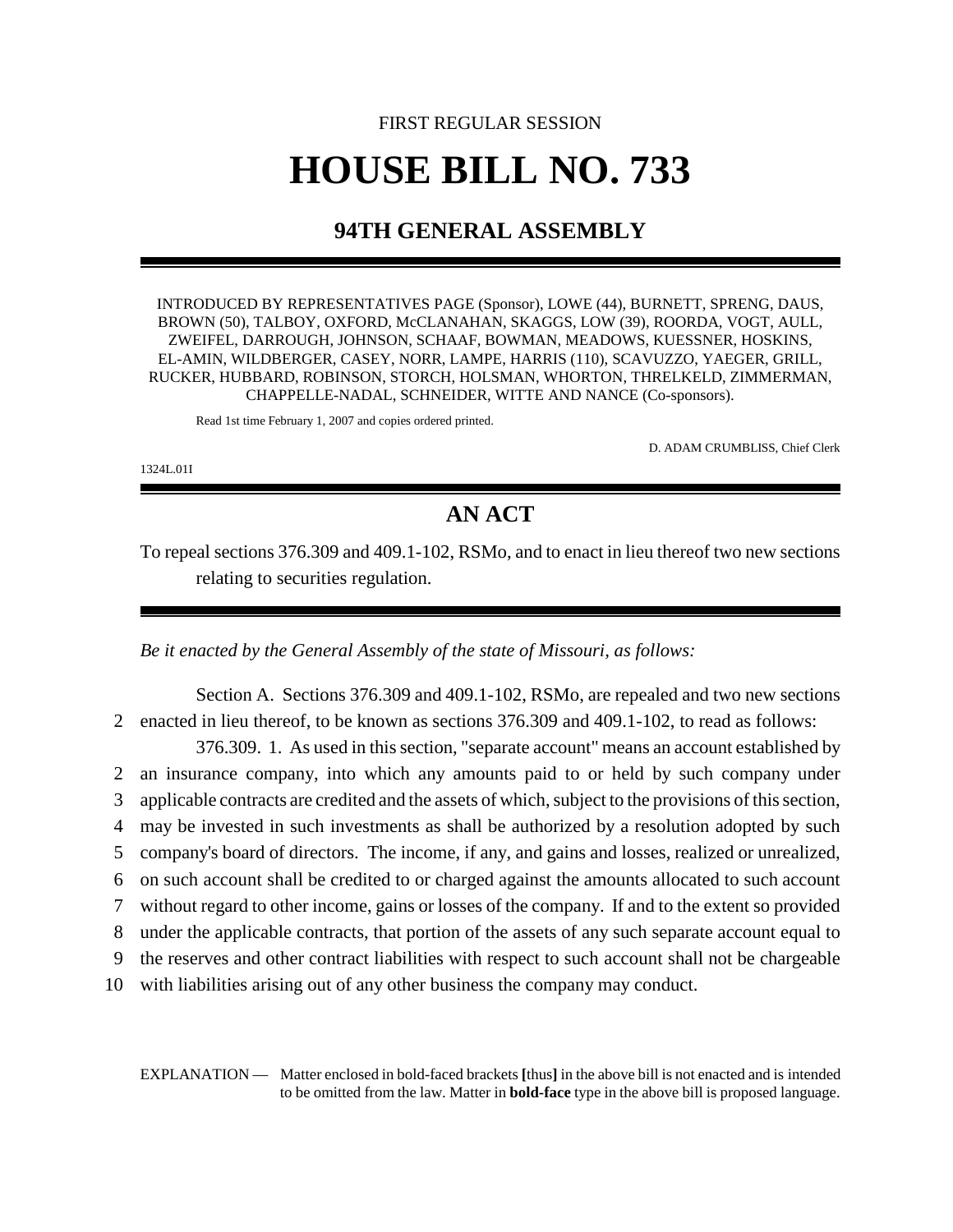2. Any domestic life insurance company may, after adoption of a resolution by its board of directors, establish one or more separate accounts, and may allocate to such account or accounts any amounts paid to or held by it which are to be applied under the terms of an individual or group contract to provide benefits payable in fixed or in variable dollar amounts or in both.

 3. To the extent it deems necessary to comply with any applicable federal or state act, the company may, with respect to any separate account or any portion thereof, provide for the benefit of persons having beneficial interests therein special voting and other rights and special procedures for the conduct of the business and affairs of such separate account or portion thereof, including, without limitation, special rights and procedures relating to investment policy, investment advisory services, selection of public accountants, and selection of a committee, the members of which need not be otherwise affiliated with the company, to manage the business and affairs of such separate account or portion thereof; and the corporate charter of such company shall be deemed amended to authorize the company to do so. The provisions of this section shall not affect existing laws pertaining to the voting rights of such company's policyholders.

 4. The amounts allocated to any separate account and the accumulations thereon may be invested and reinvested without regard to any requirements or limitations prescribed by the laws of this state governing the investments of life insurance companies, and the investments in such separate account or accounts shall not be taken into account in applying the investment limitations, including but not limited to quantitative restrictions, otherwise applicable to the investments of the company, except that to the extent that the company's reserve liability with regard to benefits guaranteed as to principal amount and duration, and funds guaranteed as to principal amount or stated rate of interest, is maintained in any separate account, a portion of the assets of such separate account at least equal to such reserve liability shall be, except as the director of insurance might otherwise approve, invested in accordance with the laws of this state governing the general investment account of any company. As used herein, the expression "general investment account" shall mean all of the funds, assets and investments of the company which are not allocated in a separate account. The provisions of section 376.170 relating to deposits for registered policies shall not be applicable to funds and investments allocated to separate accounts. No investment in the separate account or in the general investment account of a life insurance company shall be transferred by sale, exchange, substitution or otherwise from one account to another unless, in case of a transfer into a separate account, the transfer is made solely to establish the account or to support the operation of the contracts with respect to the separate account to which the transfer is made or unless the transfer, whether into or from a separate account, is made by a transfer of cash, or by a transfer of other assets having a readily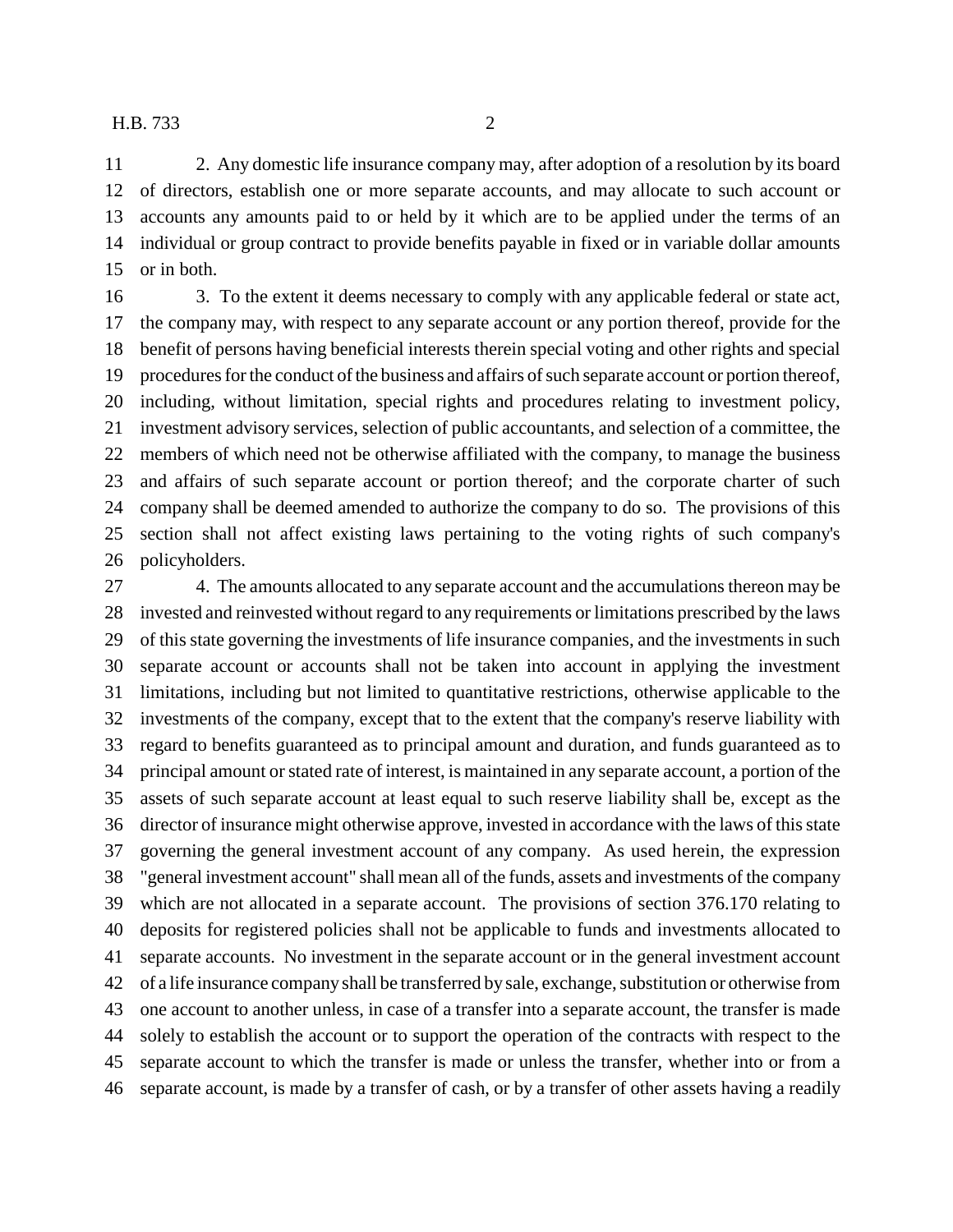determinable market value, provided that such transfer of other assets is approved by the director of insurance and is for assets of equivalent value. Such transfer shall be deemed approved to the extent the assets of a separate account so transferred have been paid to or are being held by the company in connection with a pension, retirement or profit-sharing plan subject to the provisions of the Internal Revenue Code, as amended, and the Employee Retirement Income Security Act of 1974, as amended. The director of insurance may withdraw such deemed approval by providing written notice to the company that its financial condition or past practices require such withdrawal. The director of insurance may approve other transfers among such accounts if the director concludes that such transfers would be equitable.

 5. Unless otherwise approved by the director of insurance, assets allocated to a separate account shall be valued at their market value on the date of valuation, or if there is no readily available market, then as provided under the terms of the contract or the rules or other written agreement applicable to such separate account; provided, that the portion of the assets of such separate account at least equal to the company's reserve liability with regard to the guaranteed benefits and funds referred to in subsection 4 of this section, if any, shall be valued in accordance with the rules otherwise applicable to the company's assets.

 6. The director of insurance shall have the sole and exclusive **state** authority to regulate the issuance **[**and sale**]** of contracts under which amounts are to be allocated to one or more separate accounts as provided herein, and to issue such reasonable rules, regulations and licensing requirements as he shall deem necessary to carry out the purposes and provisions of this section; and **[**such contracts,**]** the companies which issue **[**them and the agents or other persons who sell them**] such contracts** shall not be subject to **[**sections 409.101 to 409.419, RSMo, or amendments thereto, nor to the jurisdiction of**] registration with** the commissioner of securities.

 7. No domestic life insurance company, and no other life insurance company admitted to transact business in this state, shall be authorized to deliver within this state any contract under which amounts are to be allocated to one or more separate accounts as provided herein until said company has satisfied the director of insurance that its condition or methods of operation in connection with the issuance of such contracts will not render its operation hazardous to the public or its policyholders in this state. In determining the qualifications of a company requesting authority to deliver such contracts within this state, the director of insurance shall consider, among other things:

(1) The history and financial condition of the company;

 (2) The character, responsibility and general fitness of the officers and directors of the company; and

 (3) In the case of a company other than a domestic company, whether the statutes and regulations of the jurisdiction of its incorporation provide a degree of protection to policyholders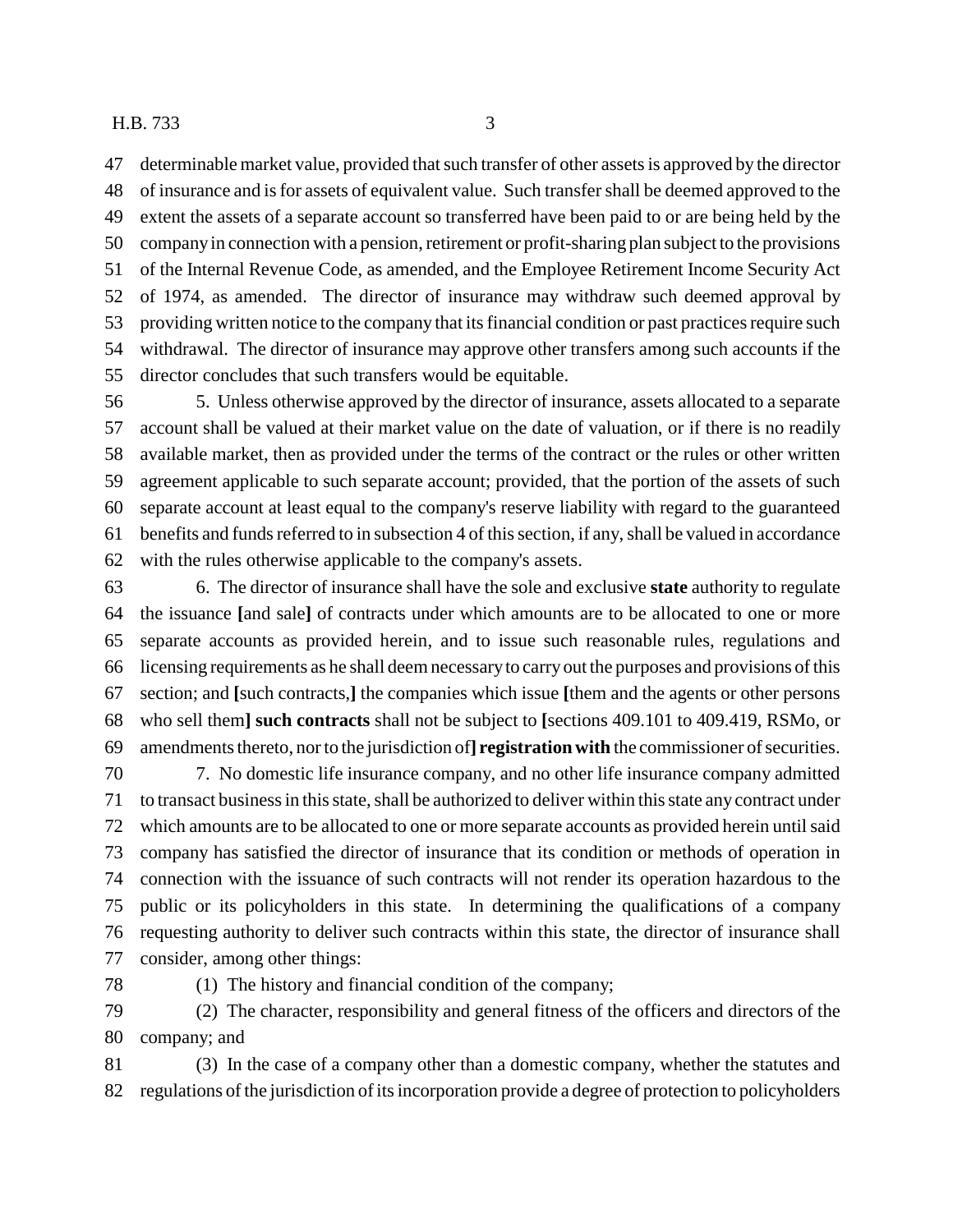and the public which is substantially equal to that provided by this section and the rules and regulations issued thereunder.

 8. An authorized life insurance company, whether domestic, foreign or alien, which issues contracts under which amounts are to be allocated to one or more separate accounts as provided herein, and which is a subsidiary of or affiliated through common management or ownership with another life insurance company authorized to do business in this state, may be deemed to have met the provisions of subsection 7 of this section if either it or the parent or affiliated company meets the requirements thereof.

 9. If the contract provides for payment of benefits in variable amounts, it shall contain a statement of the essential features of the procedure to be followed by the company in determining the dollar amount of such variable benefits. Any such contract, including a group contract, and any certificate issued thereunder, shall state that such dollar amount may decrease or increase and shall contain on its first page a statement that the benefits thereunder are on a variable basis.

 10. Except as otherwise provided in this section, all pertinent provisions of the insurance laws of this state shall apply to separate accounts and contracts relating thereto.

409.1-102. In this act, unless the context otherwise requires:

 (1) "Agent" means an individual, other than a broker-dealer, who represents a broker-dealer in effecting or attempting to effect purchases or sales of securities or represents an issuer in effecting or attempting to effect purchases or sales of the issuer's securities. But a partner, officer, or director of a broker-dealer or issuer, or an individual having a similar status or performing similar functions is an agent only if the individual otherwise comes within the term. The term does not include an individual excluded by rule adopted or order issued under this act.

 (2) "Commissioner" means the commissioner of securities appointed by the secretary of state.

(3) "Bank" means:

(A) A banking institution organized under the laws of the United States;

(B) A member bank of the Federal Reserve System;

 (C) Any other banking institution, whether incorporated or not, doing business under the laws of a state or of the United States, a substantial portion of the business of which consists of receiving deposits or exercising fiduciary powers similar to those permitted to be exercised by national banks under the authority of the Comptroller of the Currency pursuant to Section 1 of Public Law 87-722 (12 U.S.C. Section 92a), and which is supervised and examined by a state or federal agency having supervision over banks, and which is not operated for the purpose of evading this act; and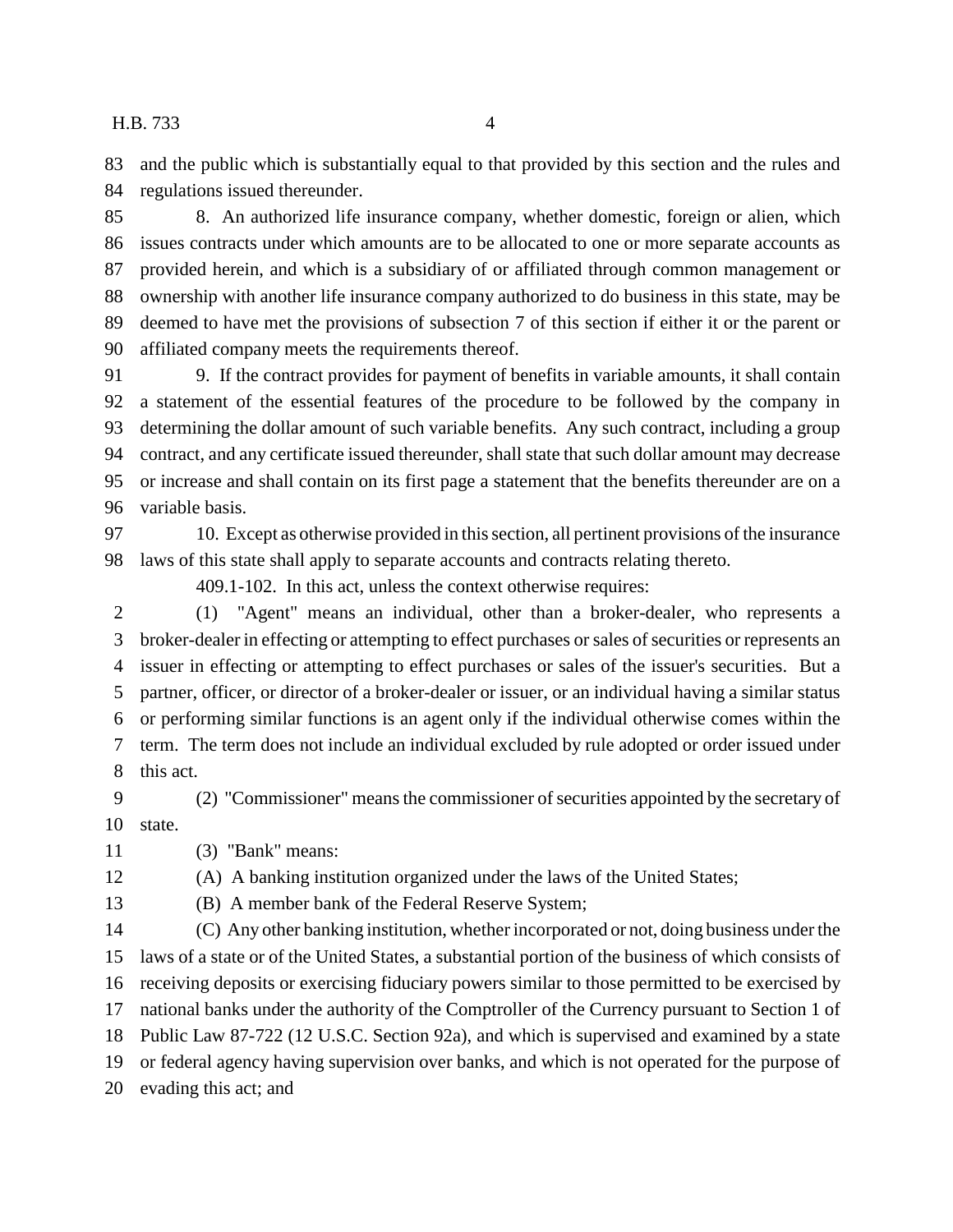(D) A receiver, conservator, or other liquidating agent of any institution or firm included 22 in subparagraph  $(A)$ ,  $(B)$ , or  $(C)$ .

- (4) "Broker-dealer" means a person engaged in the business of effecting transactions in securities for the account of others or for the person's own account. The term does not include:
- (A) An agent;
- (B) An issuer;
- (C) A bank, a trust company organized or chartered under the laws of this state, or a savings institution, if its activities as a broker-dealer are limited to those specified in subsections 29 3(a)(4)(B)(I) to (vi), (viii) to (x), and (xi) if limited to unsolicited transactions;  $3(a)(5)(B)$ ; and 3(a)(5)(C) of the Securities Exchange Act of 1934 (15 U.S.C. Sections 78c(a)(4) and (5)) or a 31 bank that satisfies the conditions described in subsection  $3(a)(4)(E)$  of the Securities Exchange
- Act of 1934 (15 U.S.C. Section 78c(a)(4));

(D) An international banking institution; or

- (E) A person excluded by rule adopted or order issued under this act.
- 
- (5) "Depository institution" means:
- (A) A bank; or
- (B) A savings institution, trust company, credit union, or similar institution that is organized or chartered under the laws of a state or of the United States, authorized to receive deposits, and supervised and examined by an official or agency of a state or the United States if its deposits or share accounts are insured to the maximum amount authorized by statute by the Federal Deposit Insurance Corporation, the National Credit Union Share Insurance Fund, or a successor authorized by federal law. The term does not include:
- (i) An insurance company or other organization primarily engaged in the business of insurance;
- (ii) A Morris Plan bank; or
- (iii) An industrial loan company.
- (6) "Federal covered investment adviser" means a person registered under the Investment Advisers Act of 1940.
- (7) "Federal covered security" means a security that is, or upon completion of a transaction will be, a covered security under Section 18(b) of the Securities Act of 1933 (15 U.S.C. Section 77r(b)) or rules or regulations adopted pursuant to that provision.
- (8) "Filing" means the receipt under this act of a record by the commissioner or a designee of the commissioner.
- (9) "Fraud", "deceit", and "defraud" are not limited to common law deceit.
- (10) "Guaranteed" means guaranteed as to payment of all principal and all interest.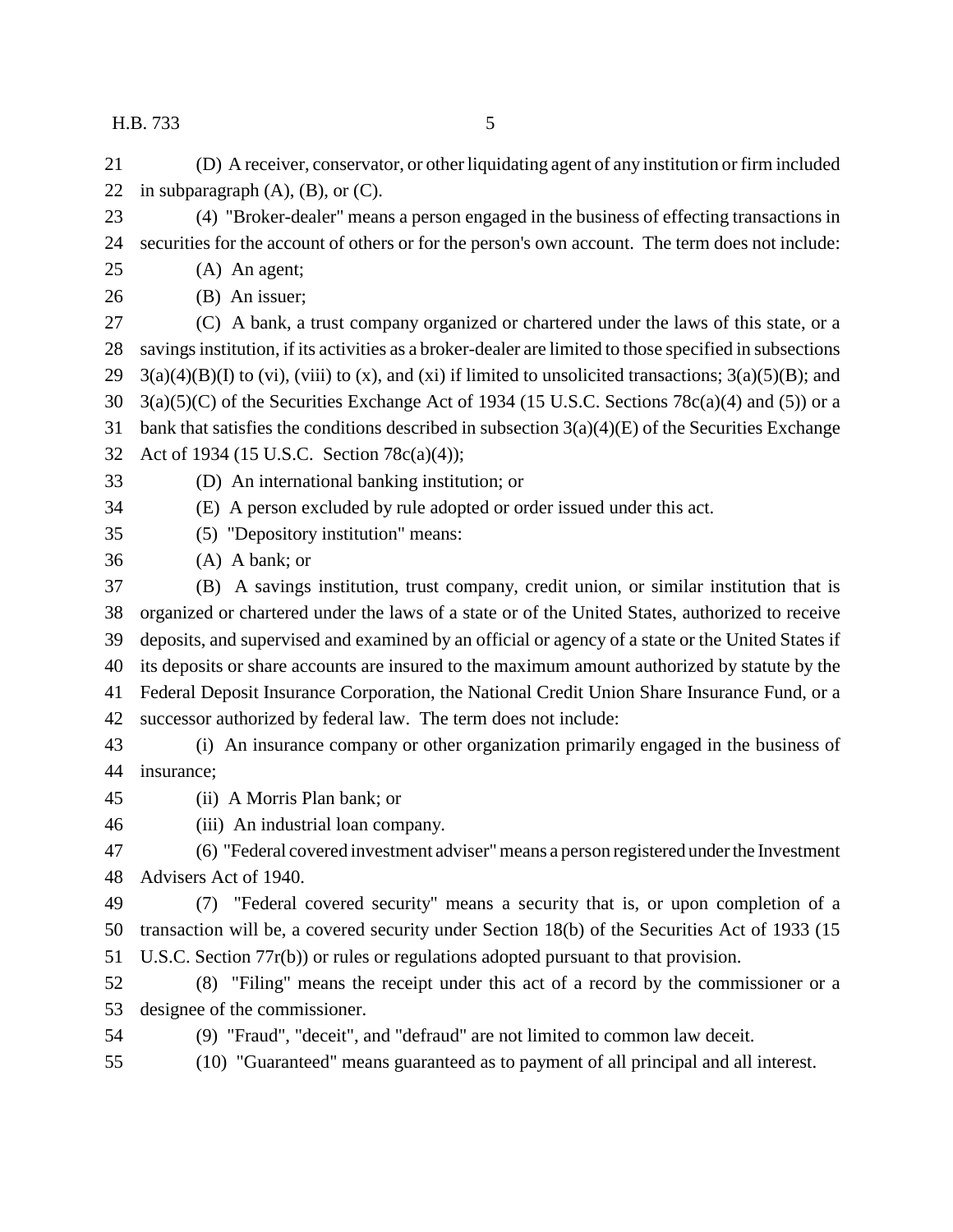(11) "Institutional investor" means any of the following, whether acting for itself or for others in a fiduciary capacity:

 (A) A depository institution, a trust company organized or chartered under the laws of this state, or an international banking institution;

(B) An insurance company;

(C) A separate account of an insurance company;

(D) An investment company as defined in the Investment Company Act of 1940;

(E) A broker-dealer registered under the Securities Exchange Act of 1934;

 (F) An employee pension, profit-sharing, or benefit plan if the plan has total assets in excess of ten million dollars or its investment decisions are made by a named fiduciary, as defined in the Employee Retirement Income Security Act of 1974, that is a broker-dealer registered under the Securities Exchange Act of 1934, an investment adviser registered or exempt from registration under the Investment Advisers Act of 1940, an investment adviser registered under this act, a depository institution, or an insurance company;

 (G) A plan established and maintained by a state, a political subdivision of a state, or an agency or instrumentality of a state or a political subdivision of a state for the benefit of its employees, if the plan has total assets in excess of ten million dollars or its investment decisions are made by a duly designated public official or by a named fiduciary, as defined in the Employee Retirement Income Security Act of 1974, that is a broker-dealer registered under the Securities Exchange Act of 1934, an investment adviser registered or exempt from registration under the Investment Advisers Act of 1940, an investment adviser registered under this act, a depository institution, or an insurance company;

 (H) A trust, if it has total assets in excess of ten million dollars, its trustee is a depository institution, and its participants are exclusively plans of the types identified in subparagraph (F) or (G), regardless of the size of their assets, except a trust that includes as participants self-directed individual retirement accounts or similar self- directed plans;

82 (I) An organization described in Section  $501(c)(3)$  of the Internal Revenue Code (26 U.S.C. Section 501(c)(3)), corporation, Massachusetts trust or similar business trust, limited liability company, or partnership, not formed for the specific purpose of acquiring the securities offered, with total assets in excess of ten million dollars;

 (J) A small business investment company licensed by the Small Business Administration under Section 301(c) of the Small Business Investment Act of 1958 (15 U.S.C. Section 681(c)) with total assets in excess of ten million dollars;

89 (K) A private business development company as defined in Section  $202(a)(22)$  of the Investment Advisers Act of 1940 (15 U.S.C. Section 80b- 2(a)(22)) with total assets in excess of ten million dollars;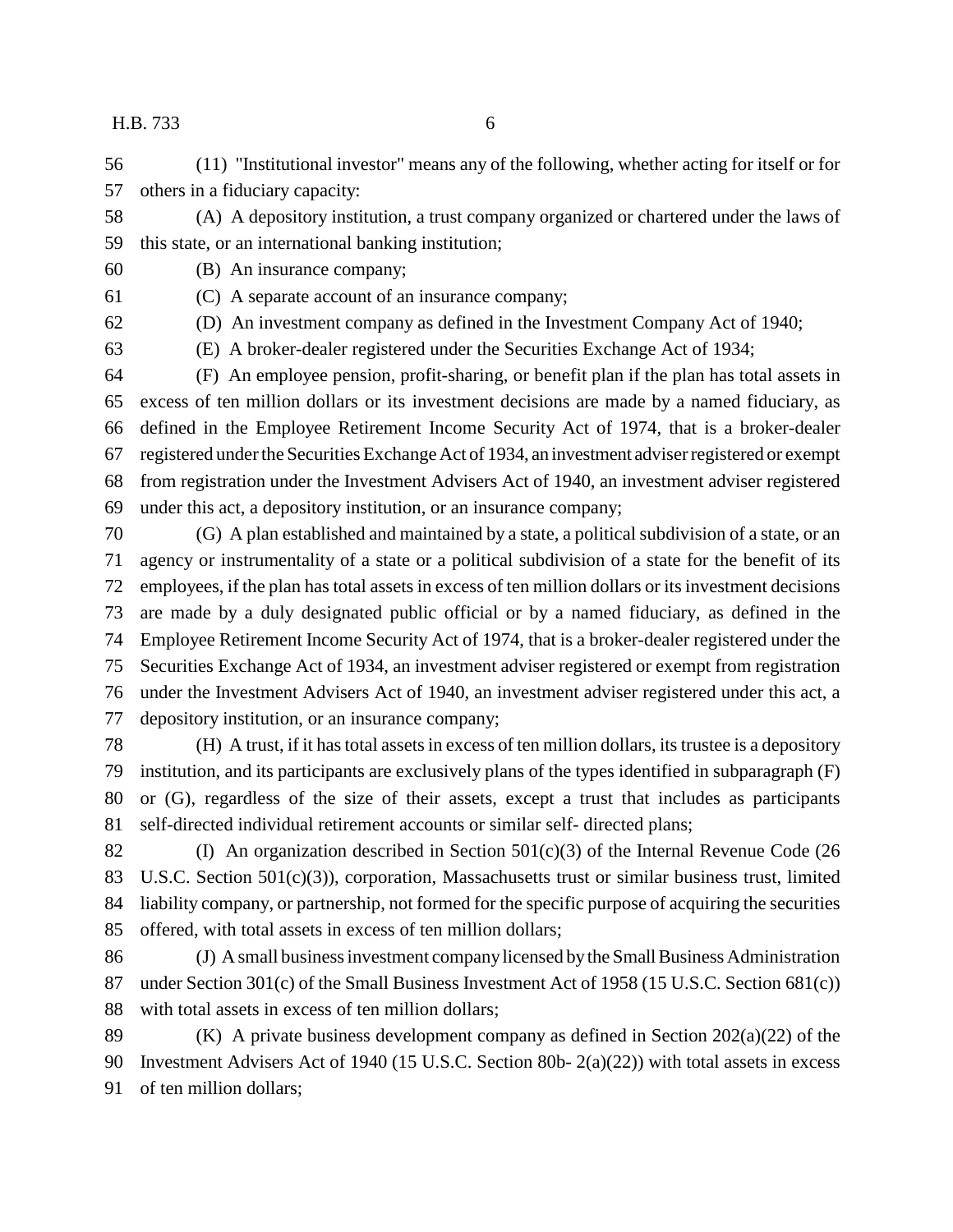(L) A federal covered investment adviser acting for its own account;

 (M) A "qualified institutional buyer" as defined in Rule 144A(a)(1), other than Rule 144A(a)(1)(H), adopted under the Securities Act of 1933 (17 C.F.R. 230.144A);

 (N) A "major U.S. institutional investor" as defined in Rule 15a- 6(b)(4)(I) adopted under the Securities Exchange Act of 1934 (17 C.F.R. 240.15a-6);

 (O) Any other person, other than an individual, of institutional character with total assets in excess of ten million dollars not organized for the specific purpose of evading this act; or

(P) Any other person specified by rule adopted or order issued under this act.

 (12) "Insurance company" means a company organized as an insurance company whose primary business is writing insurance or reinsuring risks underwritten by insurance companies and which is subject to supervision by the insurance commissioner or a similar official or agency of a state.

(13) "Insured" means insured as to payment of all principal and all interest.

 (14) "International banking institution" means an international financial institution of which the United States is a member and whose securities are exempt from registration under the Securities Act of 1933.

- (15) "Investment adviser" means a person that, for compensation, engages in the business of advising others, either directly or through publications or writings, as to the value of securities or the advisability of investing in, purchasing, or selling securities or that, for compensation and as a part of a regular business, issues or promulgates analyses or reports concerning securities. The term includes a financial planner or other person that, as an integral component of other financially related services, provides investment advice to others for compensation as part of a business or that holds itself out as providing investment advice to others for compensation. The term does not include:
- 

(A) An investment adviser representative;

 (B) A lawyer, accountant, engineer, or teacher whose performance of investment advice is solely incidental to the practice of the person's profession;

 (C) A broker-dealer or its agents whose performance of investment advice is solely incidental to the conduct of business as a broker-dealer and that does not receive special compensation for the investment advice;

 (D) A publisher of a bona fide newspaper, news magazine, or business or financial publication of general and regular circulation;

(E) A federal covered investment adviser;

 (F) A bank, a trust company organized or chartered under the laws of this state, or a savings institution;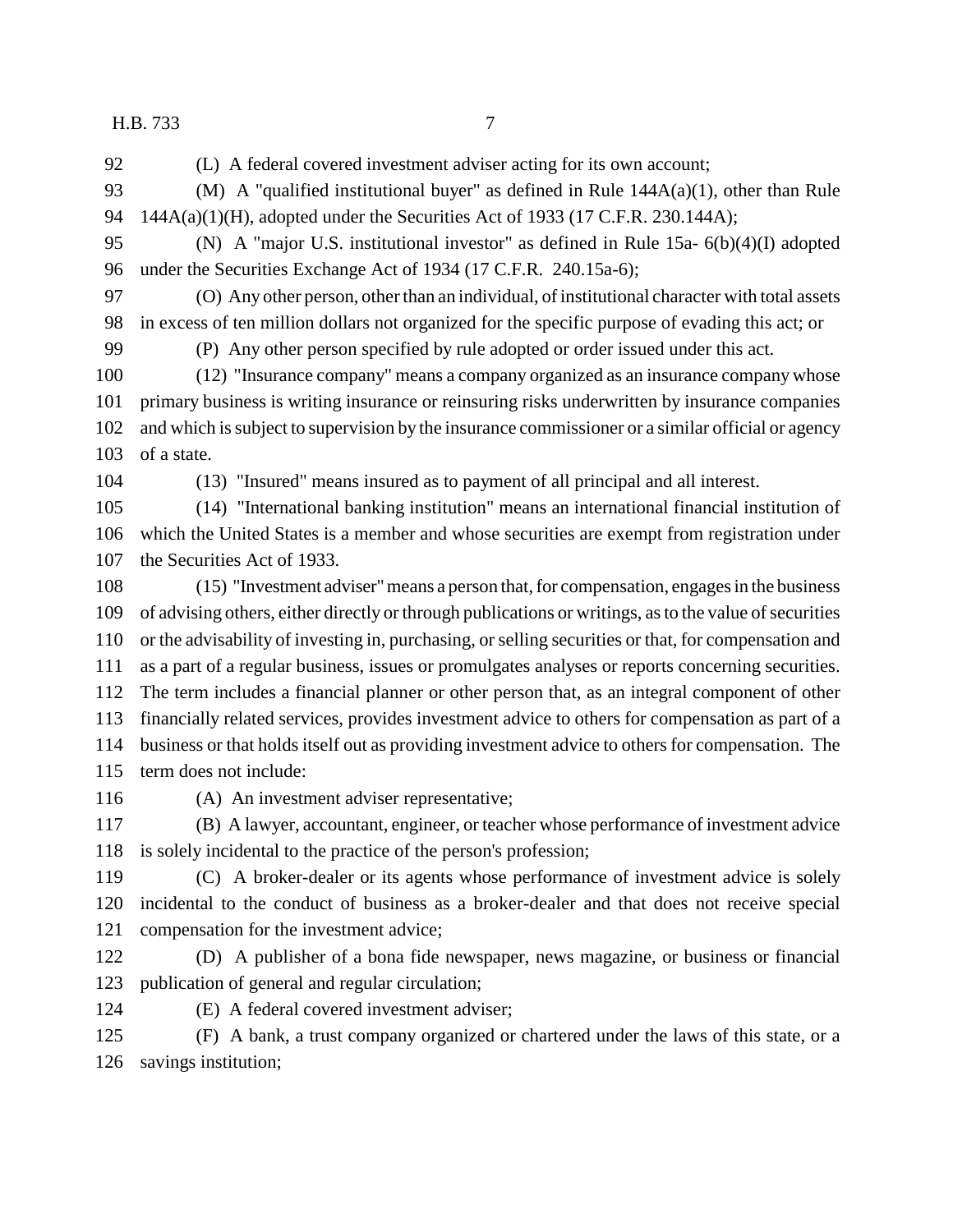(G) Any other person that is excluded by the Investment Advisers Act of 1940 from the definition of investment adviser; or

(H) Any other person excluded by rule adopted or order issued under this act.

 (16) "Investment adviser representative" means an individual employed by or associated with an investment adviser or federal covered investment adviser and who makes any recommendations or otherwise gives investment advice regarding securities, manages accounts or portfolios of clients, determines which recommendation or advice regarding securities should be given, provides investment advice or holds herself or himself out as providing investment advice, receives compensation to solicit, offer, or negotiate for the sale of or for selling investment advice, or supervises employees who perform any of the foregoing. The term does not include an individual who:

(A) Performs only clerical or ministerial acts;

 (B) Is an agent whose performance of investment advice is solely incidental to the individual acting as an agent and who does not receive special compensation for investment advisory services;

 (C) Is employed by or associated with a federal covered investment adviser, unless the individual has a "place of business" in this state as that term is defined by rule adopted under Section 203A of the Investment Advisers Act of 1940 (15 U.S.C. Section 80b-3a) and is:

 (i) An "investment adviser representative" as that term is defined by rule adopted under Section 203A of the Investment Advisers Act of 1940 (15 U.S.C. Section 80b-3a); or

 (ii) Not a "supervised person" as that term is defined in Section 202(a)(25) of the Investment Advisers Act of 1940 (15 U.S.C. Section 80b- 2(a)(25)); or

(D) Is excluded by rule adopted or order issued under this act.

 (17) "Issuer" means a person that issues or proposes to issue a security, subject to the following:

 (A) The issuer of a voting trust certificate, collateral trust certificate, certificate of deposit for a security, or share in an investment company without a board of directors or individuals performing similar functions is the person performing the acts and assuming the duties of depositor or manager pursuant to the trust or other agreement or instrument under which the security is issued.

 (B) The issuer of an equipment trust certificate or similar security serving the same purpose is the person by which the property is or will be used or to which the property or equipment is or will be leased or conditionally sold or that is otherwise contractually responsible for assuring payment of the certificate.

 (C) The issuer of a fractional undivided interest in an oil, gas, or other mineral lease or in payments out of production under a lease, right, or royalty is the owner of an interest in the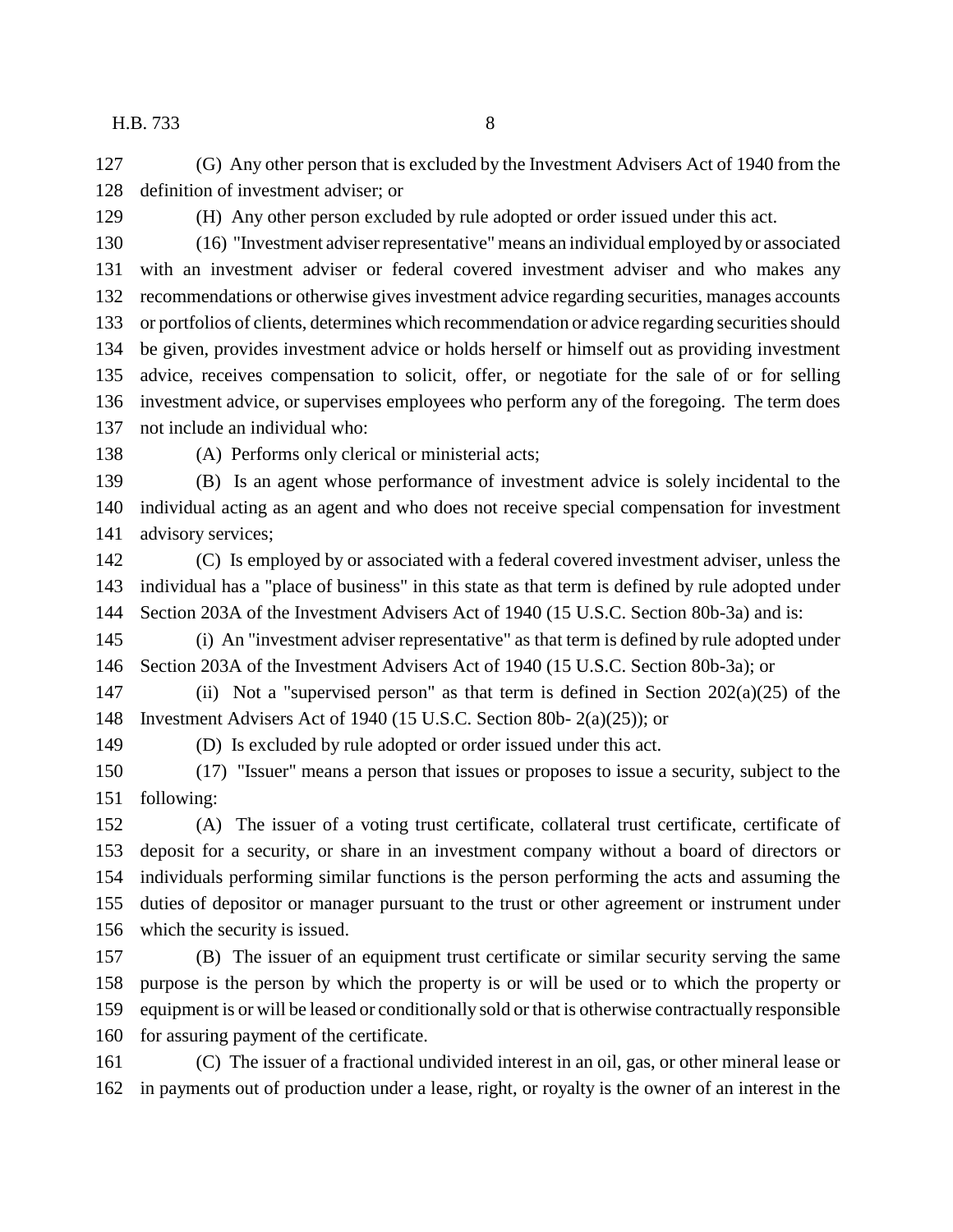lease or in payments out of production under a lease, right, or royalty, whether whole or fractional, that creates fractional interests for the purpose of sale.

 (18) "Nonissuer transaction" or "nonissuer distribution" means a transaction or distribution not directly or indirectly for the benefit of the issuer.

 (19) "Offer to purchase" includes an attempt or offer to obtain, or solicitation of an offer to sell, a security or interest in a security for value. The term does not include a tender offer that is subject to Section 14(d) of the Securities Exchange Act of 1934 (15 U.S.C. 78n(d)).

 (20) "Person" means an individual; corporation; business trust; estate; trust; partnership; limited liability company; association; joint venture; government; governmental subdivision, agency, or instrumentality; public corporation; or any other legal or commercial entity.

 (21) "Place of business" of a broker-dealer, an investment adviser, or a federal covered investment adviser means:

 (A) An office at which the broker-dealer, investment adviser, or federal covered investment adviser regularly provides brokerage or investment advice or solicits, meets with, or otherwise communicates with customers or clients; or

 (B) Any other location that is held out to the general public as a location at which the broker-dealer, investment adviser, or federal covered investment adviser provides brokerage or investment advice or solicits, meets with, or otherwise communicates with customers or clients.

 (22) "Predecessor act" means sections 409.101, 409.102 and 409.201 to 409.421, as repealed by this act.

 (23) "Price amendment" means the amendment to a registration statement filed under the Securities Act of 1933 or, if an amendment is not filed, the prospectus or prospectus supplement filed under the Securities Act of 1933 that includes a statement of the offering price, underwriting and selling discounts or commissions, amount of proceeds, conversion rates, call prices, and other matters dependent upon the offering price.

 (24) "Principal place of business" of a broker-dealer or an investment adviser means the executive office of the broker-dealer or investment adviser from which the officers, partners, or managers of the broker-dealer or investment adviser direct, control, and coordinate the activities of the broker-dealer or investment adviser.

 (25) "Record", except in the phrases "of record", "official record", and "public record", means information that is inscribed on a tangible medium or that is stored in an electronic or other medium and is retrievable in perceivable form.

 (26) "Sale" includes every contract of sale, contract to sell, or disposition of, a security or interest in a security for value, and "offer to sell" includes every attempt or offer to dispose of, or solicitation of an offer to purchase, a security or interest in a security for value. Both terms include: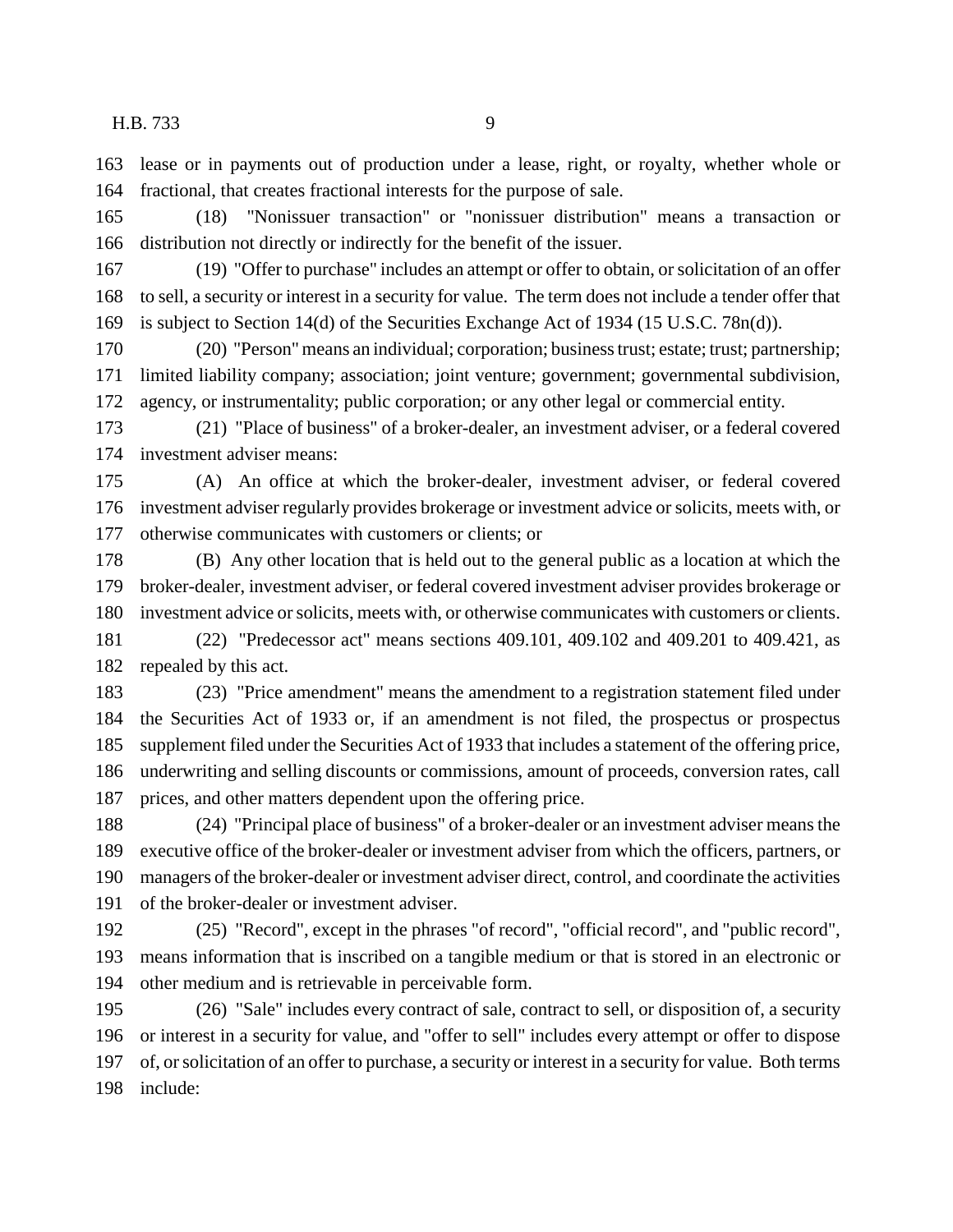(A) A security given or delivered with, or as a bonus on account of, a purchase of securities or any other thing constituting part of the subject of the purchase and having been offered and sold for value;

(B) A gift of assessable stock involving an offer and sale; and

 (C) A sale or offer of a warrant or right to purchase or subscribe to another security of the same or another issuer and a sale or offer of a security that gives the holder a present or future right or privilege to convert the security into another security of the same or another issuer, including an offer of the other security.

 (27) "Securities and Exchange Commission" means the United States Securities and Exchange Commission.

 (28) "Security" means a note; stock; treasury stock; security future; bond; debenture; evidence of indebtedness; certificate of interest or participation in a profit-sharing agreement; collateral trust certificate; preorganization certificate or subscription; transferable share; investment contract; voting trust certificate; certificate of deposit for a security; fractional undivided interest in oil, gas, or other mineral rights; put, call, straddle, option, or privilege on a security, certificate of deposit, or group or index of securities, including an interest therein or based on the value thereof; put, call, straddle, option, or privilege entered into on a national securities exchange relating to foreign currency; or, in general, an interest or instrument commonly known as a "security"; or a certificate of interest or participation in, temporary or interim certificate for, receipt for, guarantee of, or warrant or right to subscribe to or purchase, any of the foregoing. The term:

(A) Includes both a certificated and an uncertificated security;

 (B) Does not include an insurance or endowment policy or annuity contract under which an insurance company promises to pay **a fixed sum of** money either in a lump sum or periodically for life or other specified period;

 (C) Does not include an interest in a contributory or noncontributory pension or welfare plan subject to the Employee Retirement Income Security Act of 1974;

 (D) Includes as an "investment contract" an investment in a common enterprise with the expectation of profits to be derived primarily from the efforts of a person other than the investor and a "common enterprise" means an enterprise in which the fortunes of the investor are interwoven with those of either the person offering the investment, a third party, or other investors; and

 (E) May include as an "investment contract", among other contracts, an interest in a limited partnership and a limited liability company and an investment in a viatical settlement or similar agreement.